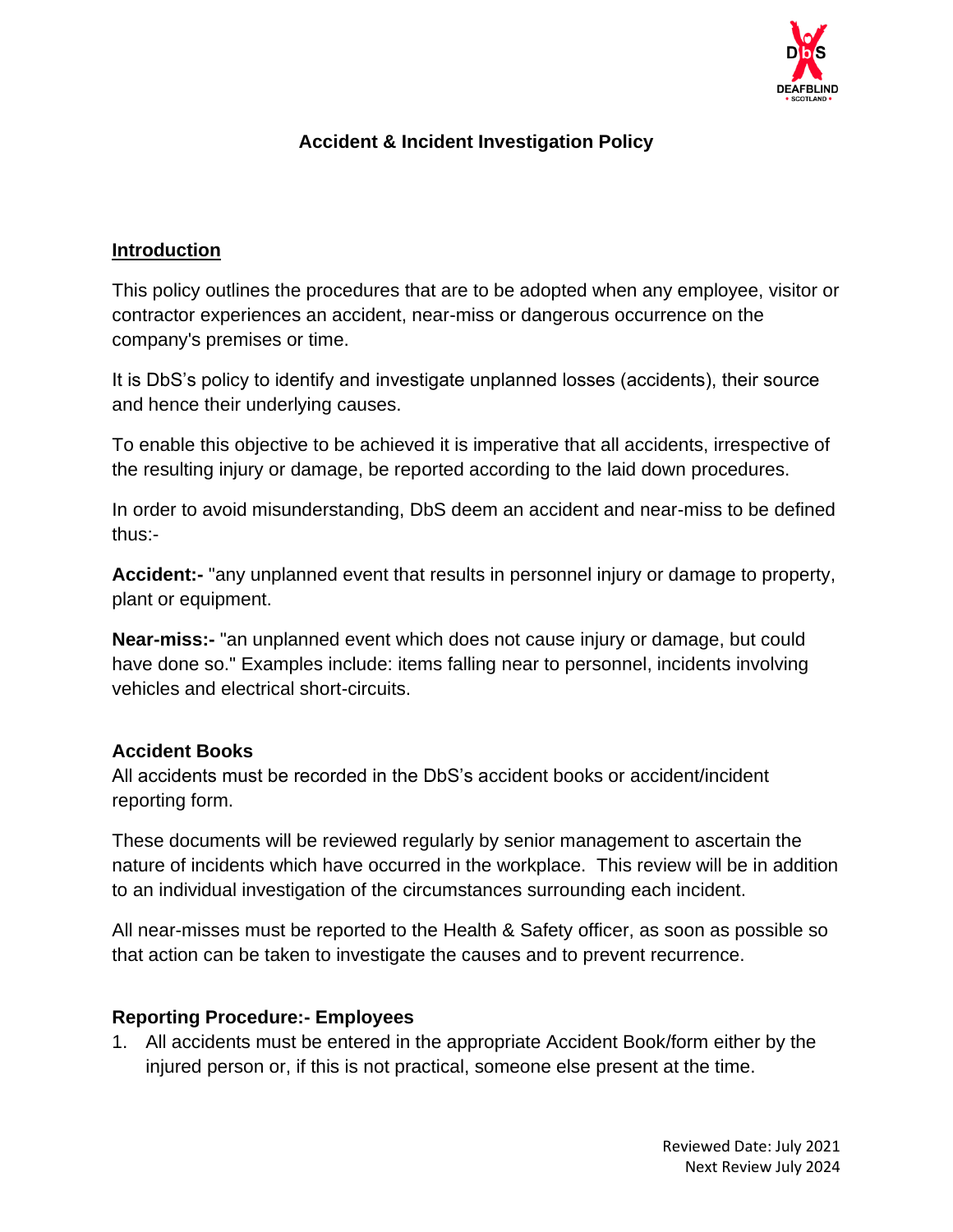

- 2. An accident Report form is also to be completed by the same person who should then give the form to the Immediate Supervisor of the injured person.
- 3. The Immediate Superior must then:-

Note that the accident has occurred.

Ensure that the Accident Book has been correctly and fully completed.

Immediately pass the Accident Report form to the Health & Safety officer.

Inform HR - "Injured at Work".

4. The Health & Safety officer will then:-

Ensure that, where applicable, the requirements of the Reporting of Injuries, Diseases and Dangerous Occurrences Regulations 1995 are met.

Complete the appropriate part of the Company Accident Report form, recording the findings of the subsequent investigation.

Discuss the accident and the contributory factors with the Departmental head

Report findings to the manager responsible for Health & Safety and, if necessary, instigate any disciplinary proceedings.

5. The manager responsible for Health & Safety will then:-

Ensure, so far as reasonably practical, that proper action is taken to help prevent the accident being repeated.

### **N.B.**

- **1.** Investigation of an alleged accident does not necessarily imply that sick pay will be paid. This will depend on the result of the investigation.
- 2. The above is simply the administrative procedure. Clearly it is essential for all concerned to give priority to the safety and welfare of any injured person and anyone else involved.

### **Reporting Procedure - Visitors / Contractors**

Any non-employee who experiences an accident or near-miss incident whilst on the premises must report the incident immediately to the person responsible for his or her premises on site. If the person responsible is not available, the visitor / contractor must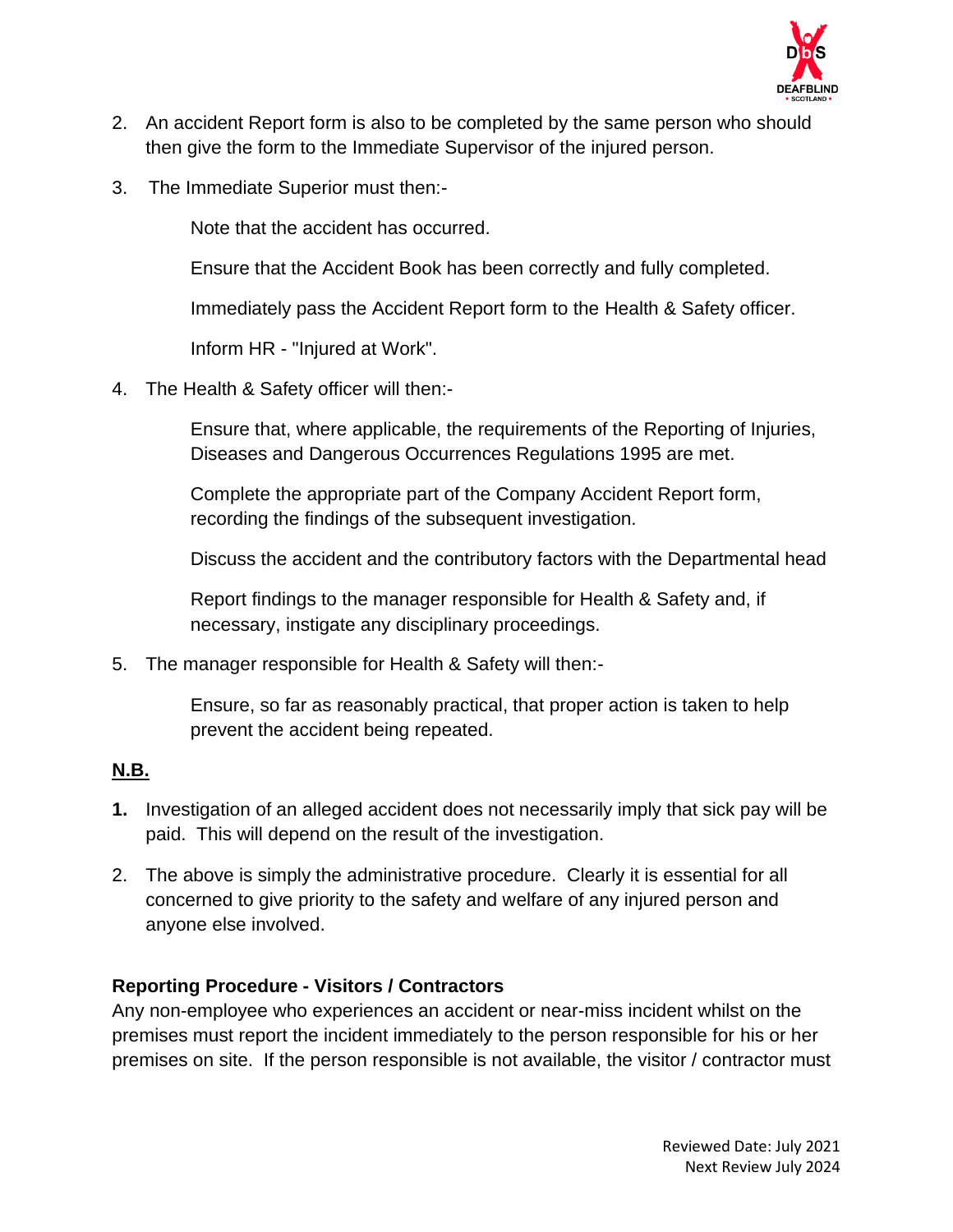

obtain the assistance of a responsible person to ensure that the company procedure is adhered to.

All injuries must be reported in the accident book, however minor. Visitors and contractors who are unable to enter their account into the book must arrange for another person to make an entry on their behalf. Visitors and contractors should also notify their own employer where applicable.

DbS takes the responsibility for notifying reportable accidents under the Reporting of Injuries, Diseases and Dangerous Occurrences Regulations 1995, therefore the Company's Safety Manager must be informed immediately.

### **Reporting Procedure - Damage / Theft**

All accidents / incidents which result in the loss or damage of premises, equipment or vehicles but not necessarily personal injury must be recorded on the "Damage or Loss Report Form" and passed to the Health & Safety officer without delay.

Where this incident results in any injury to a third party the Health & Safety officer must be informed immediately as it may be necessary to report the incident by telephone to the Health and Safety Executive. Should the Health & Safety officer not be available, due to annual leave, etc this responsibility will pass to an appropriate manager.

### **Safe System of Work**

All incidents and near-miss incidents must be reported, however minor. To achieve this the following procedure should be adopted.

- 1. Ensure the appropriate report form is completed and forwarded to the Health & Safety officer.
- 2. Obtain treatment for any injury from a first-aider or the local hospital.
- 3. Ensure that the area is made safe and poses no risk to other personnel **(except where the accident results in a major injury, in which case the scene should be fenced off and left undisturbed until advised otherwise by the enforcing authority).**
- 4. Enter details in the accident book.
- 5. Inform the injured person's manager (or a responsible person) of the incident.
- 6. Keep the company informed of any after-effects, including periods of incapacity for work.